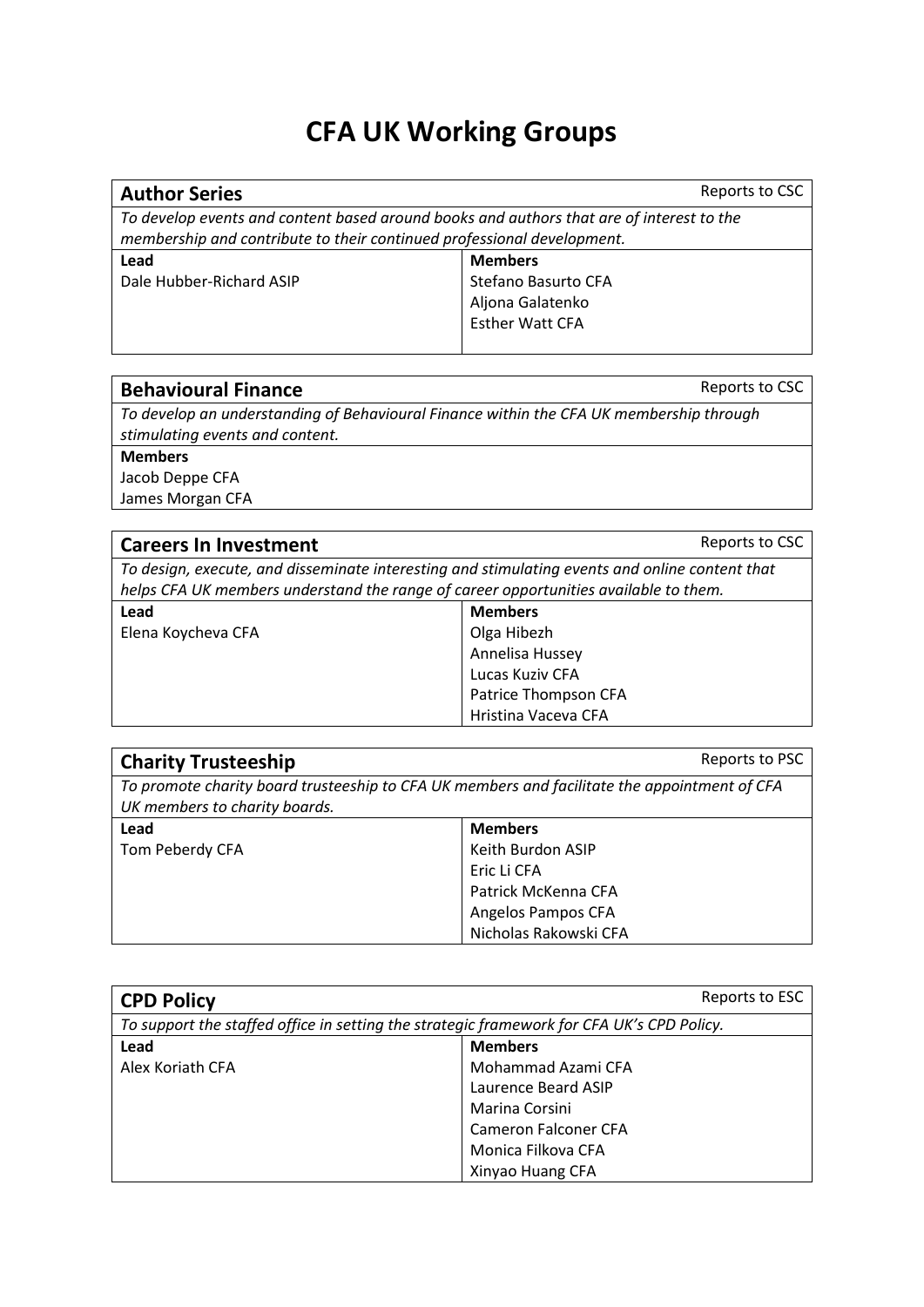| Alan Livsey CFA          |
|--------------------------|
| Divay Malhotra CFA       |
| Ade Jonathan Roberts CFA |

| <b>ESG Conference</b>                                           | Reports to CSC |
|-----------------------------------------------------------------|----------------|
| Design and execute the annual ESG Conference on 29 October 2019 |                |
| <b>Members</b>                                                  |                |
| <b>PUILLER</b>                                                  |                |

Ben Yeoh CFA Brishni Mukhopadhyay CFA Monika Filkova CFA Justin Kew CFA Taotao Xing CFA

#### **ESG Events** Reports to CSC

*Design and execute fresh and interesting live events and content surrounding the theme of Environmental Social Governance.*

| Lead             | <b>Members</b>         |
|------------------|------------------------|
| Oliver MacArthur | Aysenur Bellamy CFA    |
|                  | Francesco Castelli CFA |
|                  | Altaf Kassam CFA       |
|                  | Hamish Wilson CFA      |

| <b>Ethics Challenge</b>                                                                           | Reports to CSC |
|---------------------------------------------------------------------------------------------------|----------------|
| Working with the Ethics committee to create and develop an interactive Ethics Challenge for firms |                |

**Members** Eddie Caplin ASIP Sangeeta Chawla CFA Yonnie Kasigi Ali Malik CFA

| <b>Fees Structure</b>                                                                                                                                                                                                    | Reports to PSC              |
|--------------------------------------------------------------------------------------------------------------------------------------------------------------------------------------------------------------------------|-----------------------------|
| To develop a report on the nature of different fee models, the applicability of those models to<br>different investment strategies and the steps that need to be taken to implement the different<br>models effectively. |                             |
| Lead                                                                                                                                                                                                                     | <b>Members</b>              |
| Keith Bonin CFA                                                                                                                                                                                                          | Sejuty Chowdhury CFA        |
|                                                                                                                                                                                                                          | Jonathon Francis CFA        |
|                                                                                                                                                                                                                          | <b>Claire Gallagher CFA</b> |
|                                                                                                                                                                                                                          | Ludmila Nola CFA            |

| <b>Financial Education</b>                                                                                                              | Reports to CSC            |
|-----------------------------------------------------------------------------------------------------------------------------------------|---------------------------|
| The Financial Education working group aims to deliver a programme across the membership year<br>to support financial literacy charities |                           |
| Lead                                                                                                                                    | <b>Members</b>            |
| Lindsey Matthews CFA                                                                                                                    | Rahul Bhargava CFA        |
|                                                                                                                                         | Francesca Brindisi        |
|                                                                                                                                         | Maria Chakiath            |
|                                                                                                                                         | Kevin Flynt Salisbury CFA |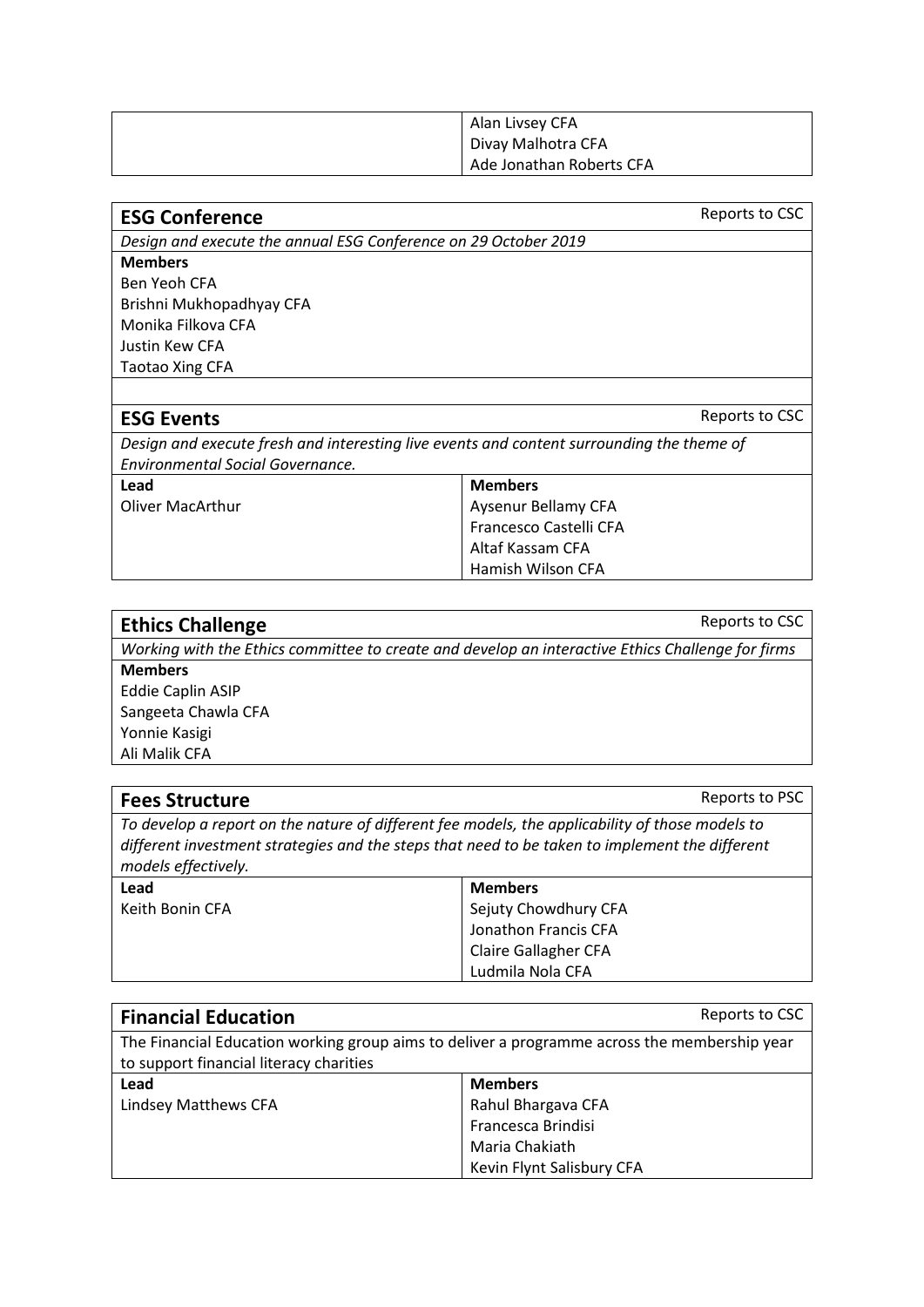| Andrea Leon CFA |
|-----------------|
|                 |

*To put on an array of Fintech events throughout the membership year and produce interesting and educational content on Fintech focussing on AI & Machine Learning.*

**Reports to CSC** 

Reports to CSC

| Co-Leads                  | <b>Members</b>    |
|---------------------------|-------------------|
| Monika van Der Westhuizen | Michelle Chen     |
| <b>Tiffany Wong CFA</b>   | Andrew Morgan CFA |

## **Fintech – Blockchain &**

#### **Cryptocurrency**

*To put on an array of Fintech events throughout the membership year and produce interesting and educational content on Fintech focussing on Blockchain & Cryptocurrency*

**Co-Leads**

Winsie Chen CFA Ariana Kosyan CFA

| Fintech – Forum                                                                                  | Reports to CSC |
|--------------------------------------------------------------------------------------------------|----------------|
| To put on a diverse array of interesting and educational content on Fintech for the 2020 Fintech |                |
| Forum.                                                                                           |                |
| Lead                                                                                             | <b>Members</b> |
| .                                                                                                | .              |

| <b>IVIEIIIDEIS</b>           |
|------------------------------|
| Joshua King CFA              |
| Saeed Soheily CFA            |
| Rafael Alfinito Vieiro CFA   |
| Patricía de Seabra Viseu CFA |
|                              |

| <b>Mentoring Programme</b>                                                                                                                                                       | Reports to NSC           |
|----------------------------------------------------------------------------------------------------------------------------------------------------------------------------------|--------------------------|
| To promote and administer CFA UK's mentoring programme created to aid the professional<br>development of carefully matched mentors and mentees through exchange of knowledge and |                          |
| experience. To contribute to further development of the programme as it expands.                                                                                                 |                          |
| Lead                                                                                                                                                                             | <b>Members</b>           |
| Yenni Leighton                                                                                                                                                                   | Laurence Beard ASIP      |
|                                                                                                                                                                                  | Jenya Brown CFA          |
|                                                                                                                                                                                  | Jacopo Gadani CFA        |
|                                                                                                                                                                                  | Elena Petrishyna CFA     |
|                                                                                                                                                                                  | Francisca Van Dijken CFA |
|                                                                                                                                                                                  | Chris Whitcombe CFA      |

| <b>Pensions Expert Panel</b>                                                                                                                   | Reports to PSC             |
|------------------------------------------------------------------------------------------------------------------------------------------------|----------------------------|
| To develop a strong content strategy for Professional Investor to ensure the publication is<br>interesting and informative for CFA UK members. |                            |
| Lead                                                                                                                                           | <b>Members</b>             |
| Natalie Winterfrost CFA                                                                                                                        | Alex Beecraft              |
|                                                                                                                                                | Alistair Byrne CFA         |
|                                                                                                                                                | Jean-Pierre Charmaille CFA |
|                                                                                                                                                | Paul Evans CFA             |
|                                                                                                                                                | Sarah Matthews             |

Lin Yang CFA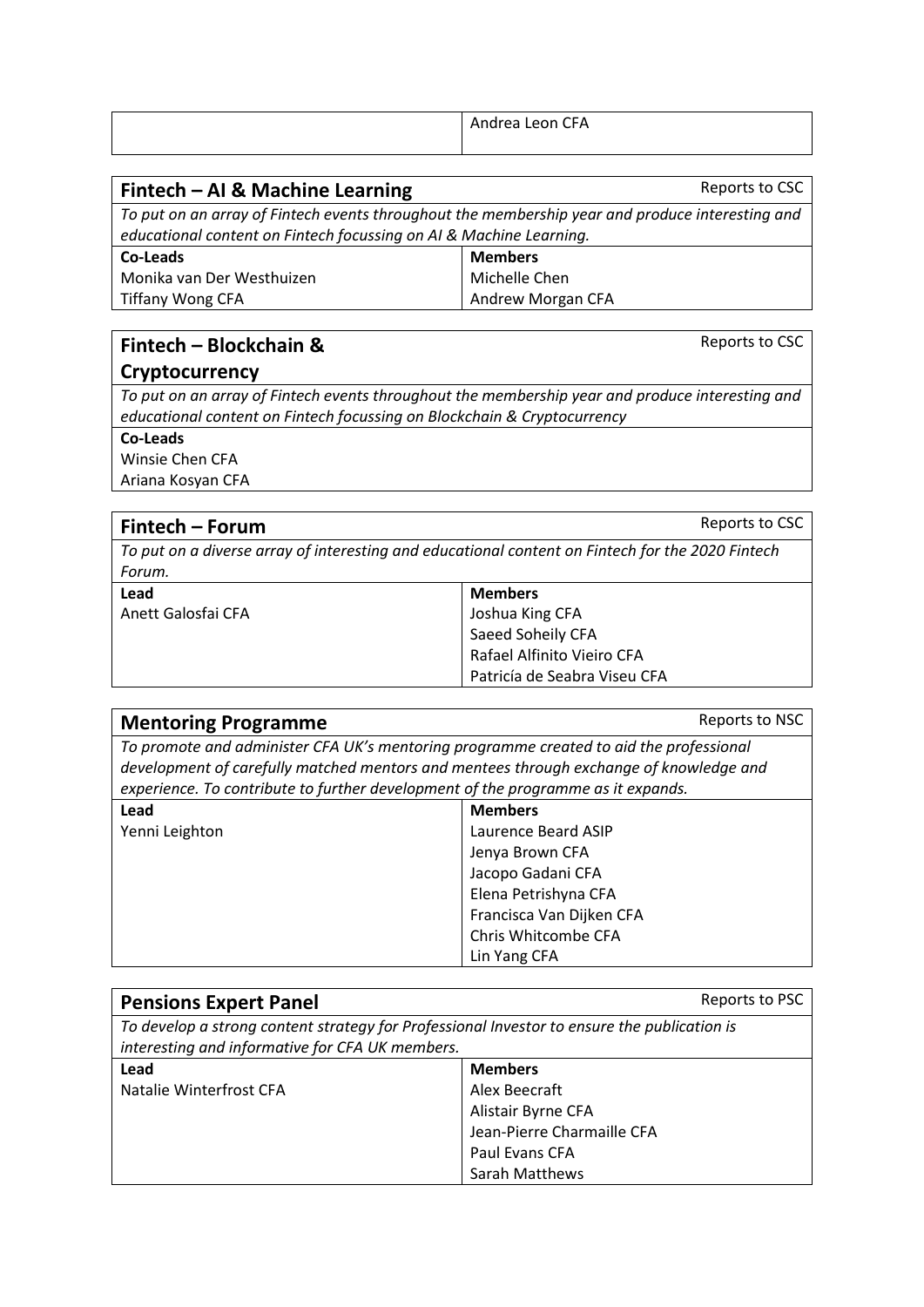| Stephen O'Neill CFA |
|---------------------|
| Kirren Sihota CFA   |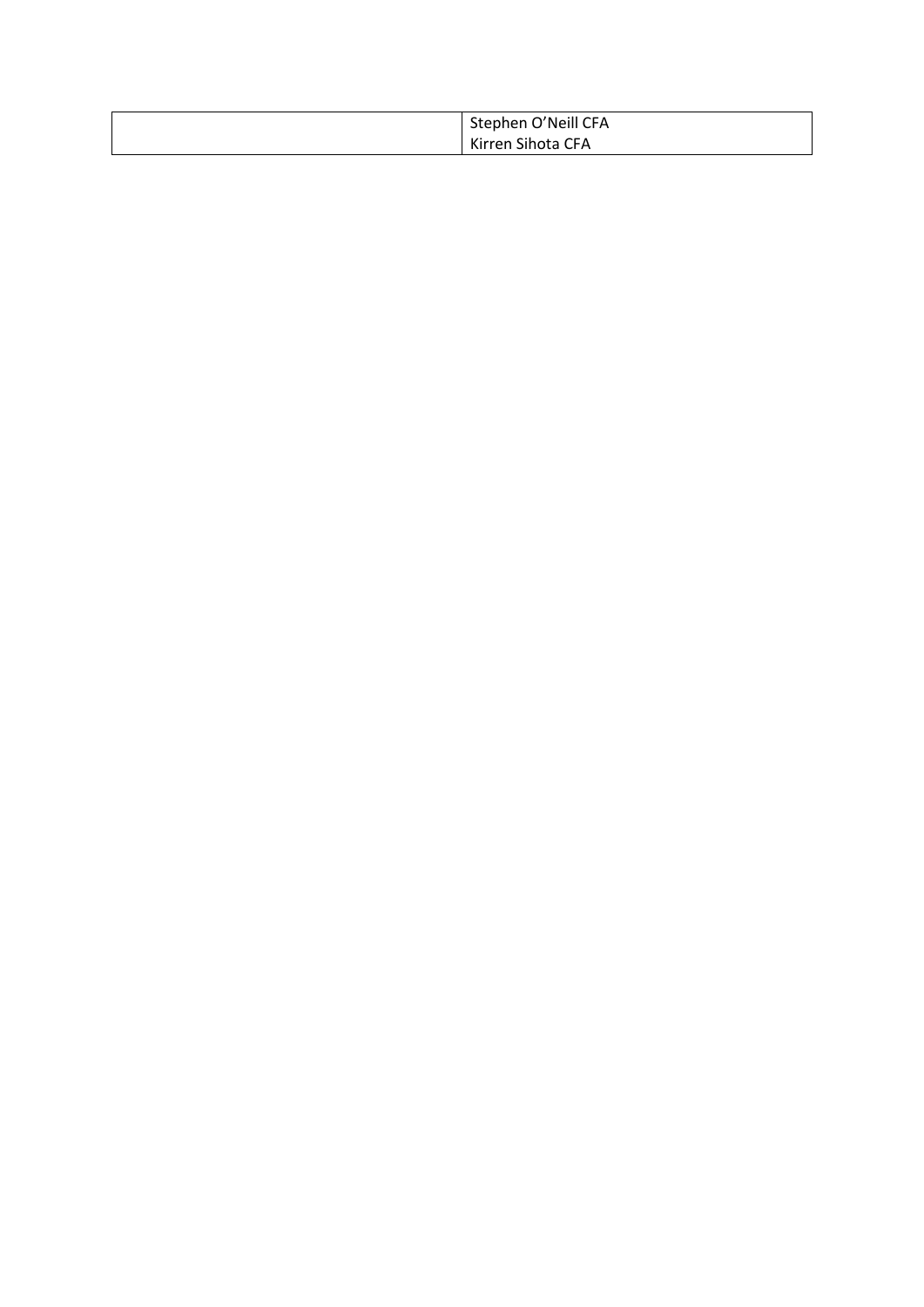| <b>Practitioner Series</b>                                                                        | Reports to CSC              |
|---------------------------------------------------------------------------------------------------|-----------------------------|
| To identify and engage with investment practitioners willing to share their first-hand experience |                             |
| and knowledge and incorporate them into an interesting series of events and content.              |                             |
| Lead                                                                                              | <b>Members</b>              |
| Michael Bell CFA                                                                                  | Marina Alekseenkova         |
|                                                                                                   | <b>Ildar Davletshin CFA</b> |
|                                                                                                   | Sonia Alexandrenne CFA      |

#### **Professional Investor Reports to CSC**

*To explore ways to improve CFA UK's brand, membership value, and thought leadership through strong content strategy. To provide ideas for engaging content and critical analysis which maintains PI's high standards of quality.*

**Members** Jean-Paul Carbonnier CFA David Clarke CFA Osman Ghani CFA Wei-Cheng Hung Zola Terbish

| <b>Pub Meets and Activities</b>                                                                                                                          | Reports to NSC             |
|----------------------------------------------------------------------------------------------------------------------------------------------------------|----------------------------|
| To successfully plan and execute five social events across the membership year which enable the<br>CFA UK membership to meet and discuss popular themes. |                            |
| Lead                                                                                                                                                     | <b>Members</b>             |
| Michelle Chen                                                                                                                                            | Jason Chen CFA             |
| Vanessa MacGregor                                                                                                                                        | <b>Richard Gill CFA</b>    |
|                                                                                                                                                          | Jose Carlos Moron Iraculis |
|                                                                                                                                                          | Elena Petrishyna CFA       |
|                                                                                                                                                          | Stephane Raulois CFA       |

| <b>Social Inclusion</b>                                                                                                                                                                                                                                                                                                            | Reports to NSC          |
|------------------------------------------------------------------------------------------------------------------------------------------------------------------------------------------------------------------------------------------------------------------------------------------------------------------------------------|-------------------------|
| To promote socio-economic inclusion across the investment industry through the delivery of<br>engaging events and webinars, formation of strategic partnerships with other organisations<br>addressing socio-economic inclusion, and by driving the growth and membership engagement of<br>CFA UK's Inclusion & Diversity Network. |                         |
| Lead                                                                                                                                                                                                                                                                                                                               | <b>Members</b>          |
| Benjamin Elvidge                                                                                                                                                                                                                                                                                                                   | Eilidh Anderson         |
|                                                                                                                                                                                                                                                                                                                                    | Kerry McCabe            |
|                                                                                                                                                                                                                                                                                                                                    | Lindsay Middleton CFA   |
|                                                                                                                                                                                                                                                                                                                                    | David Semmens CFA       |
|                                                                                                                                                                                                                                                                                                                                    | <b>Tiffany Wong CFA</b> |
|                                                                                                                                                                                                                                                                                                                                    | <b>Joy Yang</b>         |